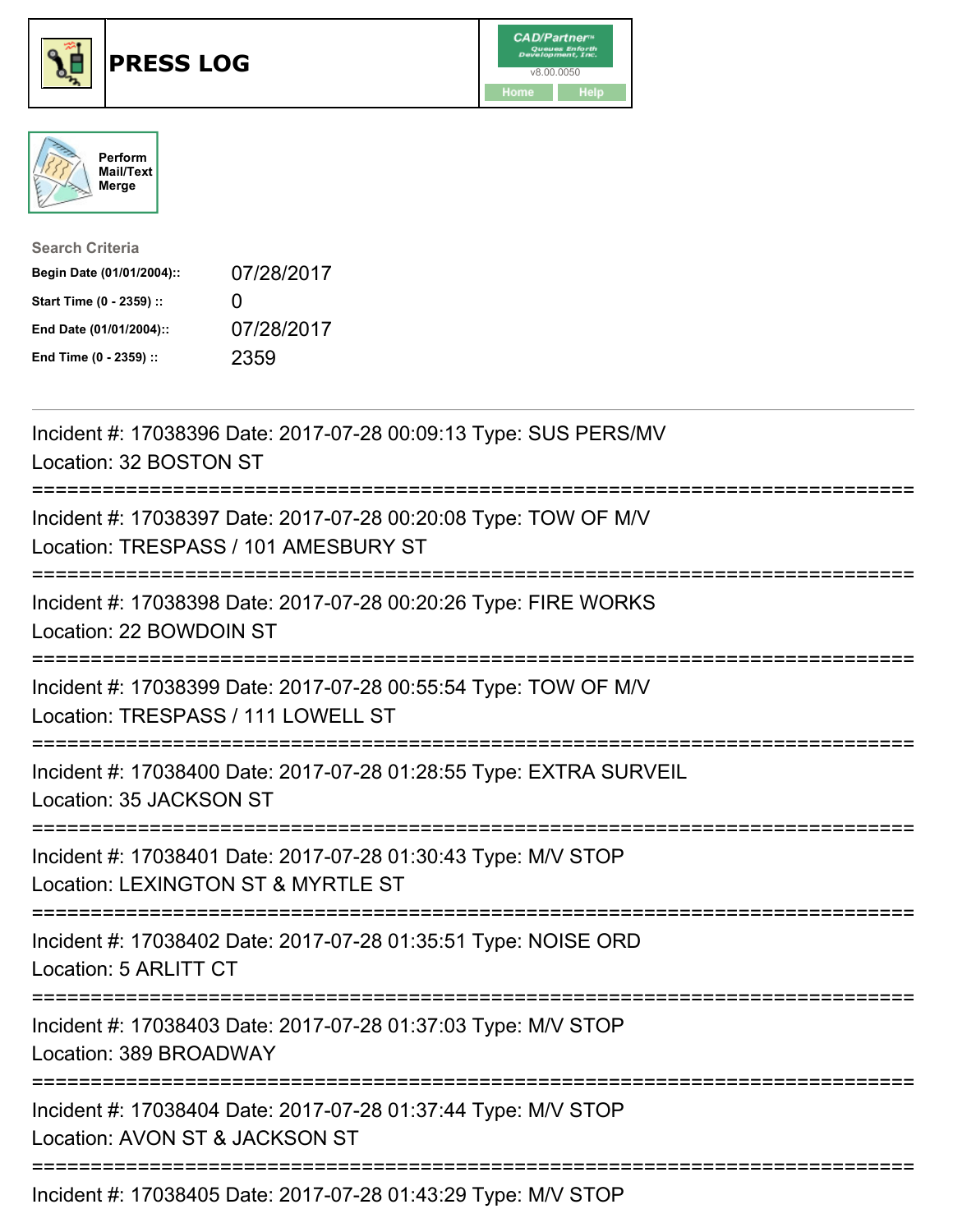| Location: BROADWAY & TREMONT ST                                                                                                   |
|-----------------------------------------------------------------------------------------------------------------------------------|
| Incident #: 17038406 Date: 2017-07-28 01:45:21 Type: NOISE ORD<br>Location: 204 S UNION ST FL 3                                   |
| Incident #: 17038407 Date: 2017-07-28 01:46:25 Type: UNKNOWN PROB<br>Location: 353 ELM ST #513                                    |
| Incident #: 17038408 Date: 2017-07-28 01:57:59 Type: UNWANTEDGUEST<br>Location: 141 MAY ST #REAR FL 1                             |
| Incident #: 17038409 Date: 2017-07-28 01:59:30 Type: ASSSIT OTHER PD<br>Location: POP DONUT / ANDOVER ST & PARKER ST              |
| Incident #: 17038410 Date: 2017-07-28 02:07:24 Type: UNWANTEDGUEST<br>Location: DENNYS / 160 WINTHROP AV<br>--------------------- |
| Incident #: 17038411 Date: 2017-07-28 02:17:22 Type: M/V STOP<br>Location: 100 FRANKLIN ST                                        |
| Incident #: 17038413 Date: 2017-07-28 02:17:33 Type: M/V STOP<br>Location: AMES ST & HAVERHILL ST                                 |
| ==================<br>Incident #: 17038412 Date: 2017-07-28 02:20:09 Type: M/V STOP<br>Location: ESSEX ST & HAMPSHIRE ST          |
| Incident #: 17038414 Date: 2017-07-28 02:28:46 Type: M/V STOP<br>Location: TOW / MT VERNON ST                                     |
| Incident #: 17038415 Date: 2017-07-28 02:33:48 Type: MAN DOWN<br>Location: 129 SPRINGFIELD ST                                     |
| Incident #: 17038416 Date: 2017-07-28 03:21:00 Type: M/V STOP<br>Location: HAVERHILL ST & MORTON ST                               |
| Incident #: 17038417 Date: 2017-07-28 03:28:37 Type: M/V STOP<br>Location: FARNHAM ST & PARKER ST                                 |
| Incident #: 17038418 Date: 2017-07-28 03:31:15 Type: M/V STOP<br>Location: BEACON ST & ROBERTA LN                                 |
|                                                                                                                                   |

Incident #: 17038419 Date: 2017-07-28 03:33:18 Type: M/V STOP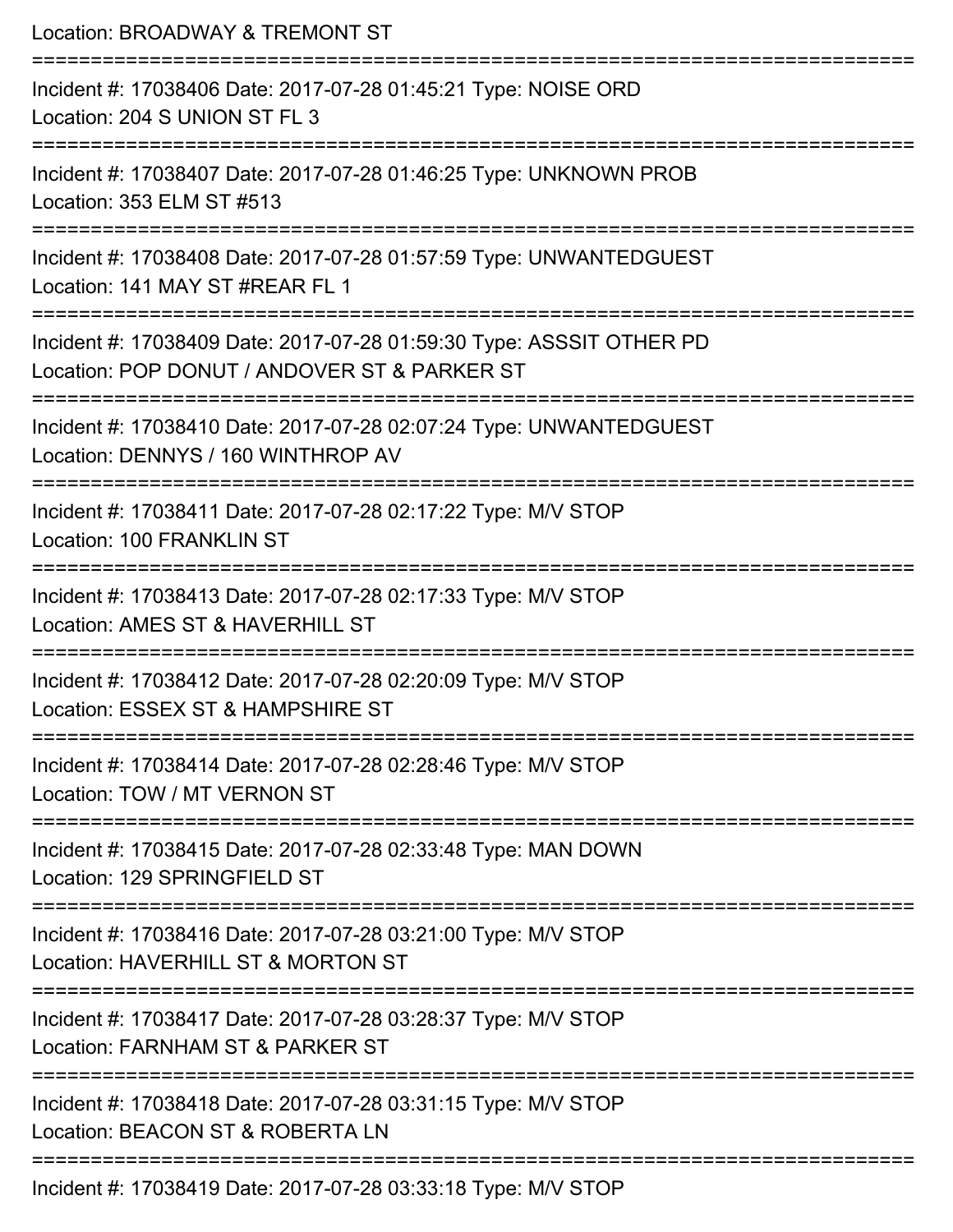| Incident #: 17038420 Date: 2017-07-28 03:36:12 Type: ALARM/BURG<br>Location: BROADWAY LIQUORS / 434 BROADWAY                         |
|--------------------------------------------------------------------------------------------------------------------------------------|
| Incident #: 17038421 Date: 2017-07-28 03:49:33 Type: BUILDING CHK<br>Location: LA FRUITERIA / 75 MANCHESTER ST                       |
| Incident #: 17038422 Date: 2017-07-28 03:57:32 Type: M/V STOP<br>Location: S UNION ST & WINTHROP AV                                  |
| Incident #: 17038423 Date: 2017-07-28 04:09:08 Type: EXTRA SURVEIL<br>Location: GRACE EPISCOPAL CHURCH / 35 JACKSON ST               |
| Incident #: 17038424 Date: 2017-07-28 06:43:56 Type: ALARM/BURG<br>Location: ELADIO AUTO REPAIR / 25 WEST ST<br>=============        |
| Incident #: 17038425 Date: 2017-07-28 07:15:20 Type: TOW OF M/V<br>Location: ROAD WORK / CROSS ST & HOLLY ST                         |
| Incident #: 17038426 Date: 2017-07-28 08:30:17 Type: SUS PERS/MV<br><b>Location: 500 MERRIMACK ST</b>                                |
| Incident #: 17038427 Date: 2017-07-28 08:51:41 Type: B&E/PAST<br>Location: 45 SULLIVAN AV                                            |
| Incident #: 17038429 Date: 2017-07-28 09:25:46 Type: SUS PERS/MV<br>Location: PARKER & SALEM ST                                      |
| Incident #: 17038428 Date: 2017-07-28 09:26:11 Type: AUTO ACC/NO PI<br>Location: 292 PROSPECT ST                                     |
| Incident #: 17038430 Date: 2017-07-28 09:29:52 Type: ALARM/BURG<br>Location: 67C WINTHROP AV                                         |
| -================================<br>Incident #: 17038431 Date: 2017-07-28 09:33:29 Type: M/V STOP<br>Location: BROADWAY & LOWELL ST |
| Incident #: 17038432 Date: 2017-07-28 09:34:30 Type: M/V STOP<br>Location: BROADWAY & LOWELL ST                                      |
| -------------------------------------<br>Incident #: 17038433 Date: 2017-07-28 09:36:04 Type: ABAND MV                               |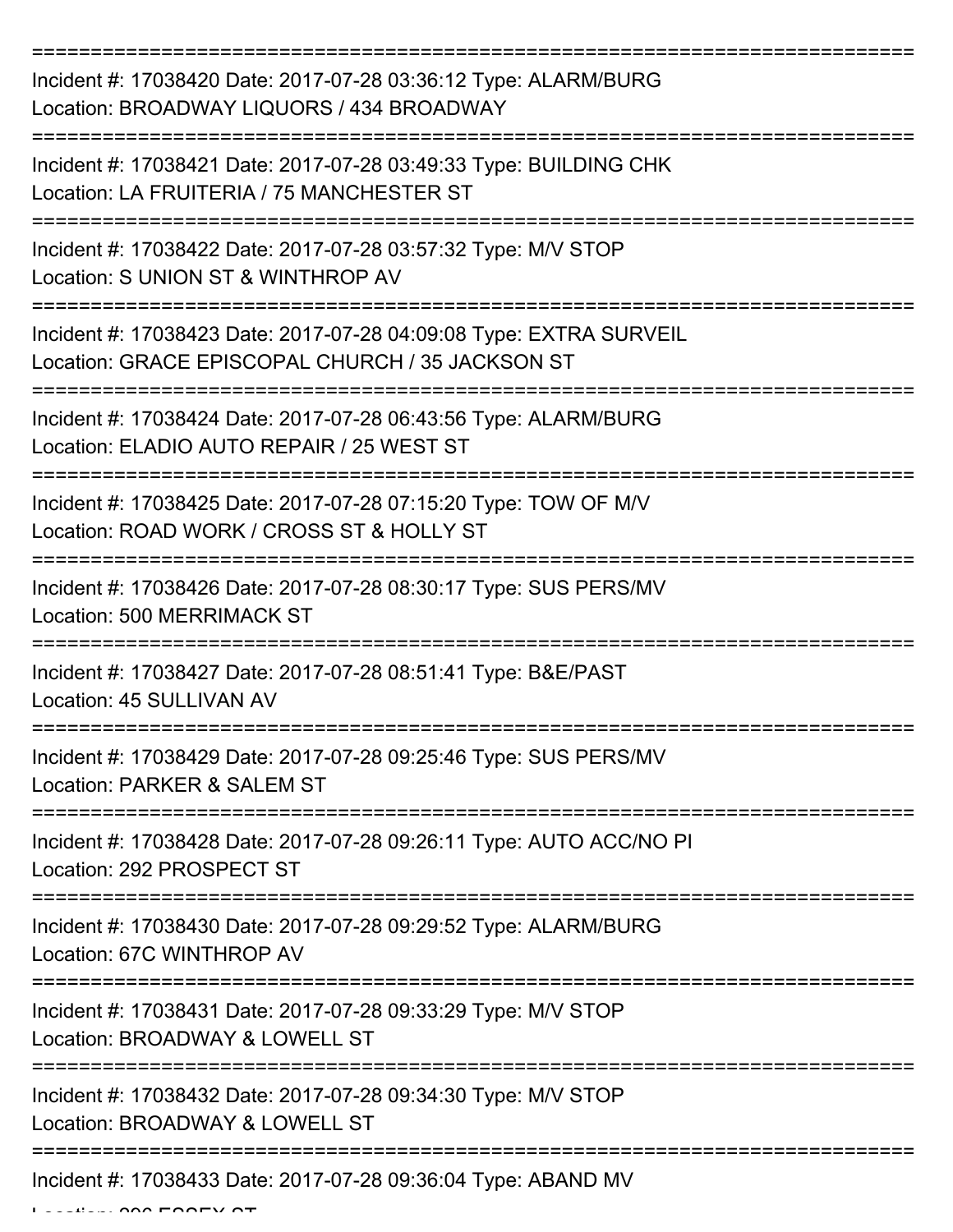| Incident #: 17038434 Date: 2017-07-28 09:43:39 Type: MEDIC SUPPORT<br>Location: AMESBURY ST & CANAL ST   |
|----------------------------------------------------------------------------------------------------------|
| Incident #: 17038435 Date: 2017-07-28 09:51:34 Type: MEDIC SUPPORT<br>Location: 75 JACKSON ST            |
| Incident #: 17038436 Date: 2017-07-28 10:09:41 Type: STOLEN PROP<br>Location: 64 TREMONT ST              |
| Incident #: 17038437 Date: 2017-07-28 10:12:54 Type: M/V STOP<br>Location: AMESBURY ST & LOWELL ST       |
| Incident #: 17038438 Date: 2017-07-28 10:15:09 Type: M/V STOP<br>Location: AMESBURY ST & LOWELL ST       |
| Incident #: 17038439 Date: 2017-07-28 10:35:29 Type: CK WELL BEING<br>Location: HAMPSHIRE ST & MARION AV |
| Incident #: 17038440 Date: 2017-07-28 10:37:12 Type: M/V STOP<br>Location: LAWRENCE ST & MAPLE ST        |
| Incident #: 17038441 Date: 2017-07-28 10:45:23 Type: M/V STOP<br>Location: E HAVERHILL ST & HAMILTON ST  |
| Incident #: 17038442 Date: 2017-07-28 10:48:56 Type: WARRANT SERVE<br>Location: S UNION ST & SALEM ST    |
| Incident #: 17038443 Date: 2017-07-28 10:55:15 Type: M/V STOP<br>Location: 149 MAY ST                    |
| Incident #: 17038444 Date: 2017-07-28 11:16:50 Type: M/V STOP<br>Location: BROADWAY & LOWELL ST          |
| Incident #: 17038445 Date: 2017-07-28 11:26:12 Type: M/V STOP<br>Location: 327 ESSEX ST                  |
| Incident #: 17038446 Date: 2017-07-28 11:30:45 Type: M/V STOP<br>Location: PARKER ST & SALEM ST          |
| Incident #: 17038447 Date: 2017-07-28 11:39:12 Type: M/V STOP<br>I occion: BDOADWAV & I OWELL CT         |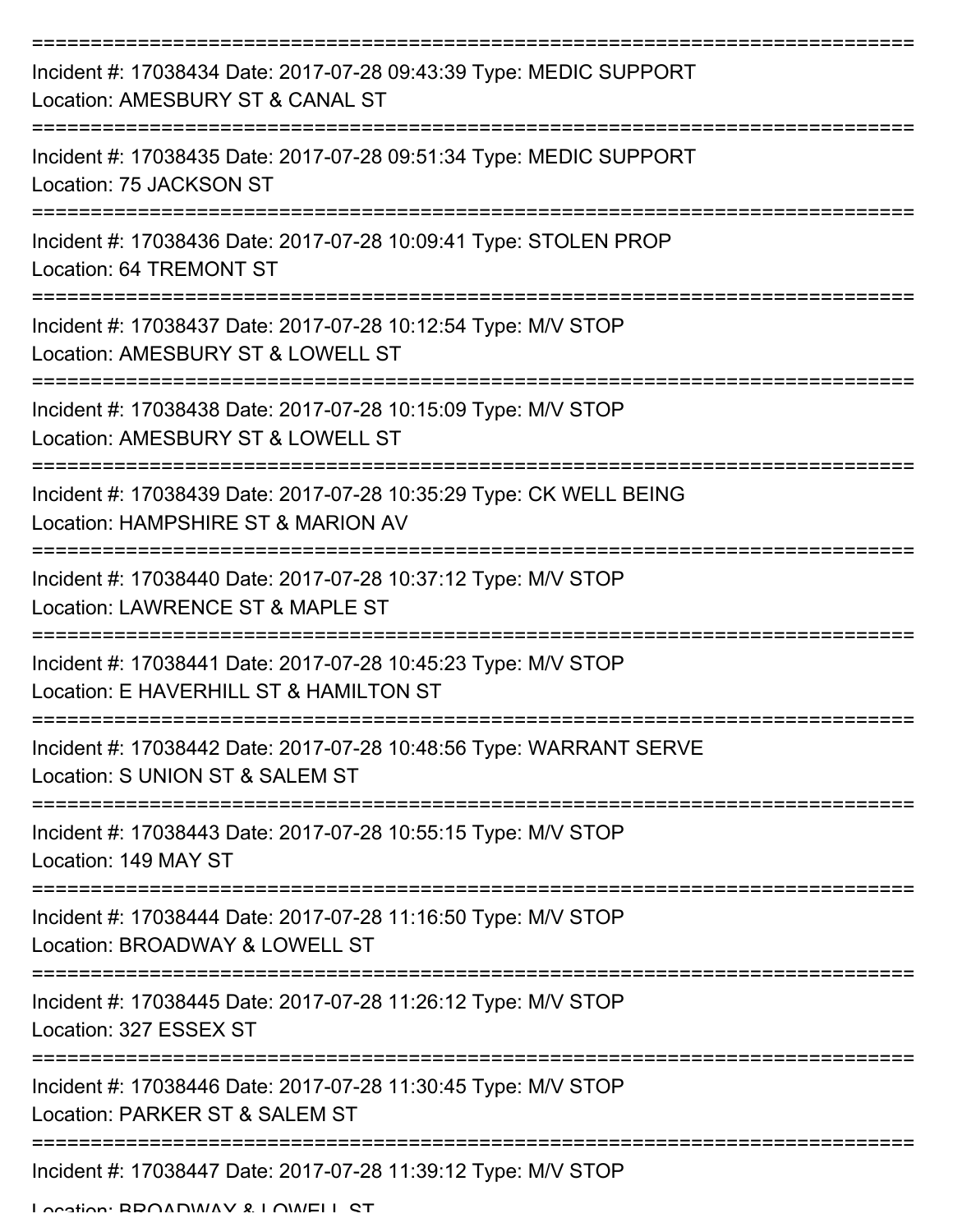| Incident #: 17038448 Date: 2017-07-28 12:02:12 Type: M/V STOP<br>Location: FRANKLIN ST & LOWELL ST                            |
|-------------------------------------------------------------------------------------------------------------------------------|
| Incident #: 17038449 Date: 2017-07-28 12:17:42 Type: B&E/PAST<br>Location: 805 ESSEX ST                                       |
| Incident #: 17038450 Date: 2017-07-28 12:31:34 Type: AUTO ACC/NO PI<br>Location: ANDOVER ST & S UNION ST                      |
| Incident #: 17038451 Date: 2017-07-28 12:34:20 Type: KEEP PEACE<br>Location: 2 INMAN ST #25                                   |
| Incident #: 17038452 Date: 2017-07-28 12:54:47 Type: HIT & RUN M/V<br>Location: NEW BALANCE ATHLETIC SHOE CORP / 5 S UNION ST |
| Incident #: 17038453 Date: 2017-07-28 13:02:17 Type: ABAND MV<br>Location: 101 UNION ST                                       |
| Incident #: 17038454 Date: 2017-07-28 13:07:59 Type: 209A/VIOLATION<br>Location: 20 BALLARD WY                                |
| Incident #: 17038455 Date: 2017-07-28 13:13:49 Type: MAL DAMAGE<br>Location: 6 BROOK ST                                       |
| Incident #: 17038457 Date: 2017-07-28 13:20:38 Type: DOMESTIC/PROG<br>Location: 115 MARKET ST #3                              |
| Incident #: 17038456 Date: 2017-07-28 13:20:57 Type: LOST PROPERTY<br>Location: 35 FERN ST                                    |
| Incident #: 17038458 Date: 2017-07-28 13:29:56 Type: INVEST CONT<br>Location: PRIMO'S LIQUORS / 450 HAVERHILL ST              |
| Incident #: 17038459 Date: 2017-07-28 13:37:13 Type: B&E/PAST<br>Location: 37 MELROSE ST                                      |
| Incident #: 17038460 Date: 2017-07-28 13:49:00 Type: M/V STOP<br>Location: JACKSON ST & KNOX ST                               |
| Incident #: 17038461 Date: 2017-07-28 13:55:07 Type: M/V STOP<br>Location: CARVER ST & MERRIMACK ST                           |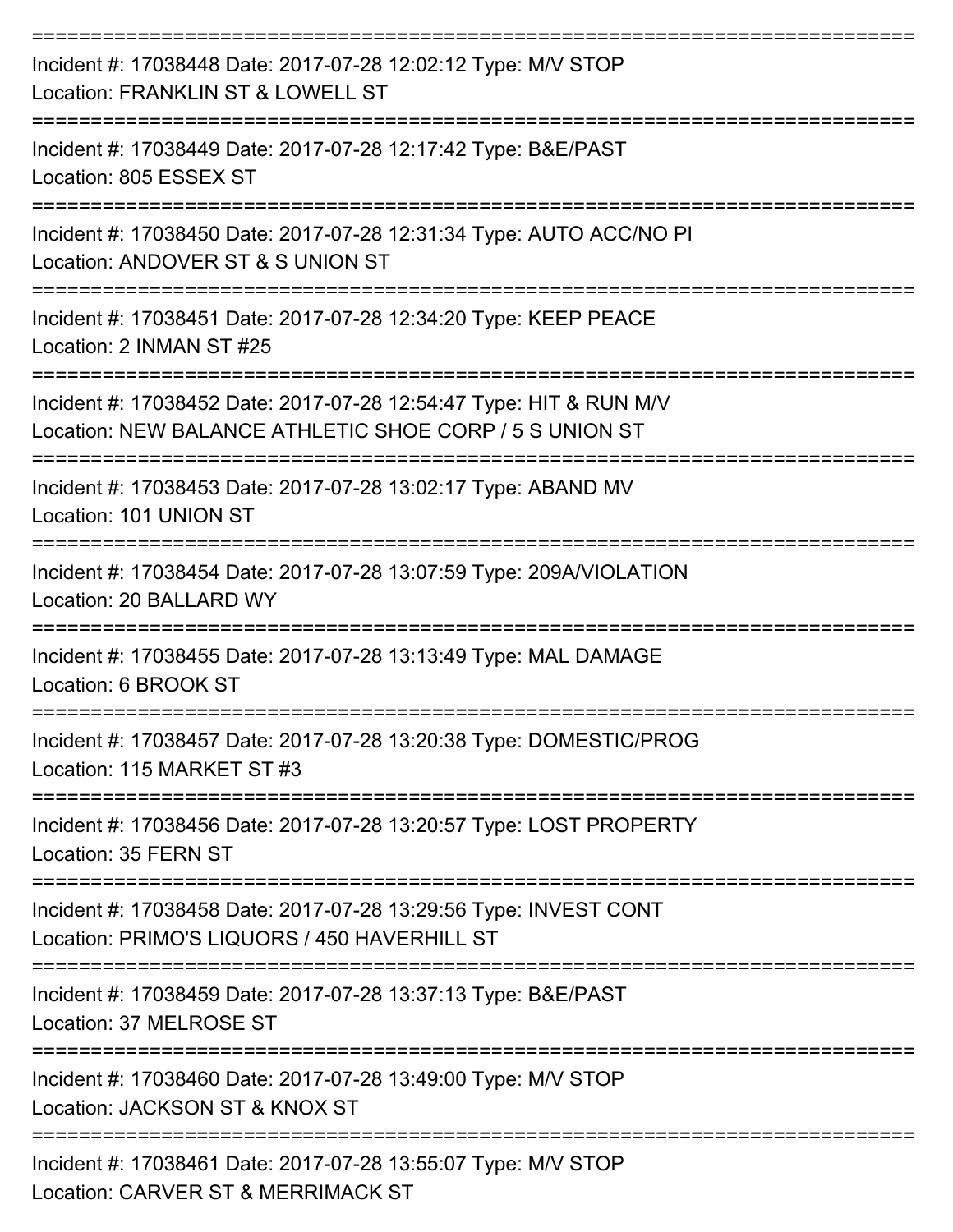| Incident #: 17038462 Date: 2017-07-28 14:05:16 Type: MAN DOWN<br>Location: KID START INC. / 444 CANAL ST                                                              |
|-----------------------------------------------------------------------------------------------------------------------------------------------------------------------|
| ===============================<br>Incident #: 17038463 Date: 2017-07-28 14:05:42 Type: LARCENY/PAST<br>Location: PRIMO'S LIQUORS / 450 HAVERHILL ST                  |
| Incident #: 17038464 Date: 2017-07-28 14:13:32 Type: LARCENY/PAST<br>Location: 151 SPRUCE ST                                                                          |
| =================================<br>Incident #: 17038465 Date: 2017-07-28 14:21:54 Type: M/V STOP<br>Location: COMMONWEALTH DR & MARSTON ST<br>:==================== |
| Incident #: 17038466 Date: 2017-07-28 14:40:51 Type: ALARM/HOLD<br>Location: EBLENS / 490 ESSEX ST<br>==========================                                      |
| Incident #: 17038467 Date: 2017-07-28 14:49:23 Type: HIT & RUN M/V<br>Location: BAVARIAN CLUB / 41 KNOX ST                                                            |
| Incident #: 17038468 Date: 2017-07-28 14:56:01 Type: FRAUD<br>Location: 98 OSGOOD ST #APT 1                                                                           |
| Incident #: 17038469 Date: 2017-07-28 15:36:25 Type: M/V STOP<br>Location: PARKER ST & SALEM ST                                                                       |
| Incident #: 17038470 Date: 2017-07-28 15:57:06 Type: DRUG VIO<br>Location: WALGREENS / 220 S BROADWAY                                                                 |
| Incident #: 17038471 Date: 2017-07-28 15:58:18 Type: ALARM/BURG<br>Location: TEC OFFICE / 65 GLENN ST                                                                 |
| Incident #: 17038472 Date: 2017-07-28 16:25:01 Type: LOST PROPERTY<br>Location: 140 WOODLAND ST                                                                       |
| Incident #: 17038473 Date: 2017-07-28 16:31:46 Type: SUS PERS/MV<br>Location: AMESBURY ST & CANAL ST                                                                  |
| Incident #: 17038474 Date: 2017-07-28 16:35:09 Type: AUTO ACC/NO PI<br>Location: 495 NORTH EXIT 45                                                                    |
| Incident #: 17038475 Date: 2017-07-28 16:47:20 Type: ASSSIT AMBULANC<br>Location: 56 SPRINGFIELD ST                                                                   |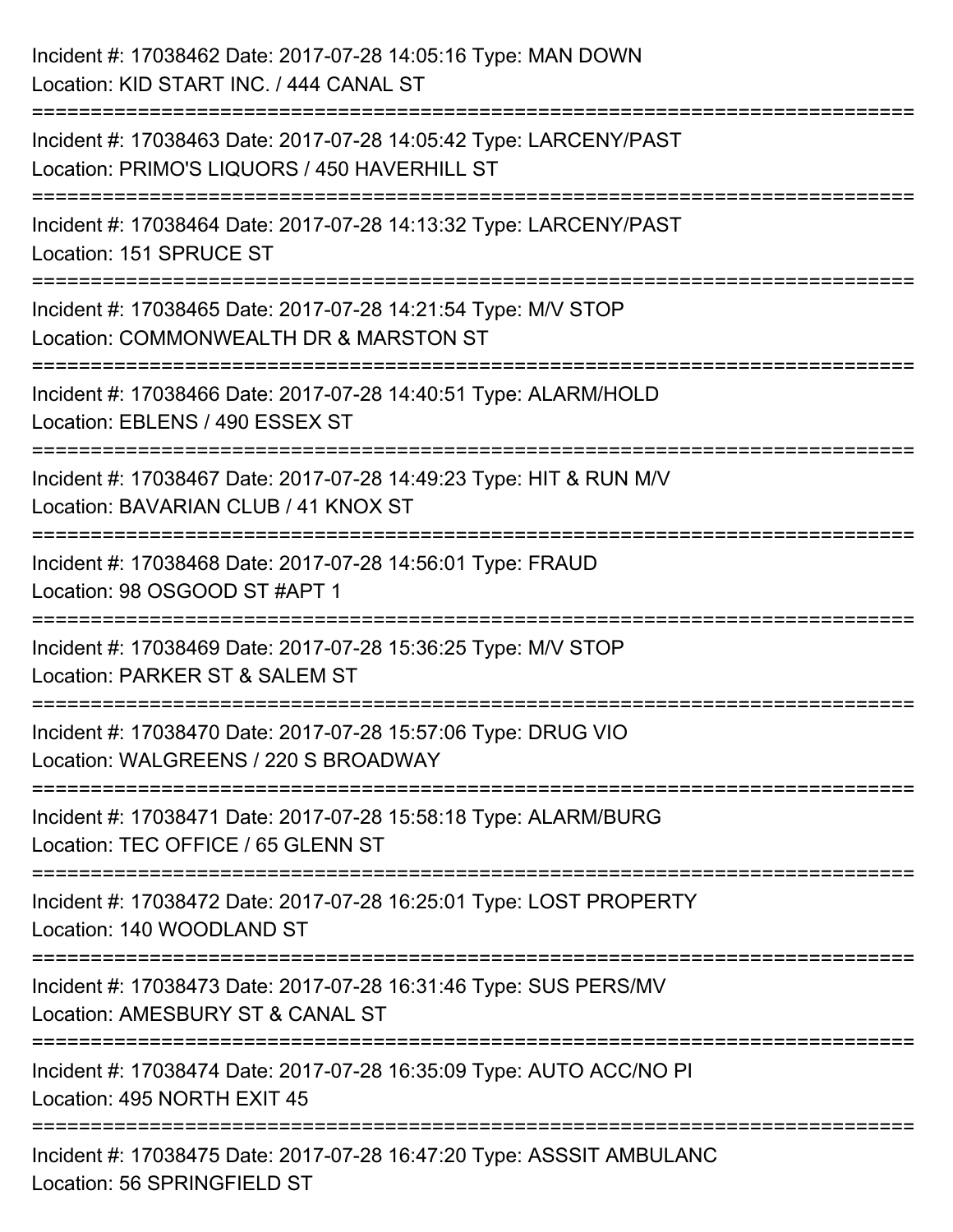| Incident #: 17038476 Date: 2017-07-28 16:59:23 Type: AUTO ACC/NO PI<br>Location: MAY ST & RESERVOIR ST<br>=========================   |
|---------------------------------------------------------------------------------------------------------------------------------------|
| Incident #: 17038477 Date: 2017-07-28 17:00:09 Type: GENERAL SERV<br>Location: 11 SARATOGA ST FL 2ND FL                               |
| Incident #: 17038478 Date: 2017-07-28 17:08:56 Type: WOMAN DOWN<br>Location: MCDONALDS / 50 BROADWAY<br>:============================ |
| Incident #: 17038479 Date: 2017-07-28 17:15:08 Type: M/V STOP<br>Location: S UNION ST & SALEM ST                                      |
| Incident #: 17038480 Date: 2017-07-28 17:17:21 Type: M/V STOP<br>Location: S UNION ST & SALEM ST<br>=========================         |
| Incident #: 17038481 Date: 2017-07-28 17:19:09 Type: M/V STOP<br>Location: S UNION ST & SALEM ST                                      |
| Incident #: 17038482 Date: 2017-07-28 17:22:40 Type: M/V STOP<br>Location: S UNION ST & SALEM ST<br>:============                     |
| Incident #: 17038483 Date: 2017-07-28 17:26:10 Type: M/V STOP<br>Location: S UNION ST & SALEM ST                                      |
| Incident #: 17038484 Date: 2017-07-28 17:29:02 Type: M/V STOP<br><b>Location: FALLS BRIDGE</b>                                        |
| Incident #: 17038485 Date: 2017-07-28 17:30:14 Type: IDENTITY THEFT<br>Location: 19 WEBSTER CT<br>==============================      |
| Incident #: 17038486 Date: 2017-07-28 17:30:32 Type: UNWANTEDGUEST<br>Location: 106 BRADFORD STREET                                   |
| Incident #: 17038487 Date: 2017-07-28 17:37:22 Type: M/V STOP<br>Location: AMESBURY ST & ESSEX ST                                     |
| Incident #: 17038488 Date: 2017-07-28 17:38:19 Type: ANIMAL COMPL<br>Location: 20 ALLSTON ST #D                                       |
| Incident #: 17038489 Date: 2017-07-28 17:45:27 Type: MISSING PERS<br>Location: 177 ABBOTT ST                                          |

===========================================================================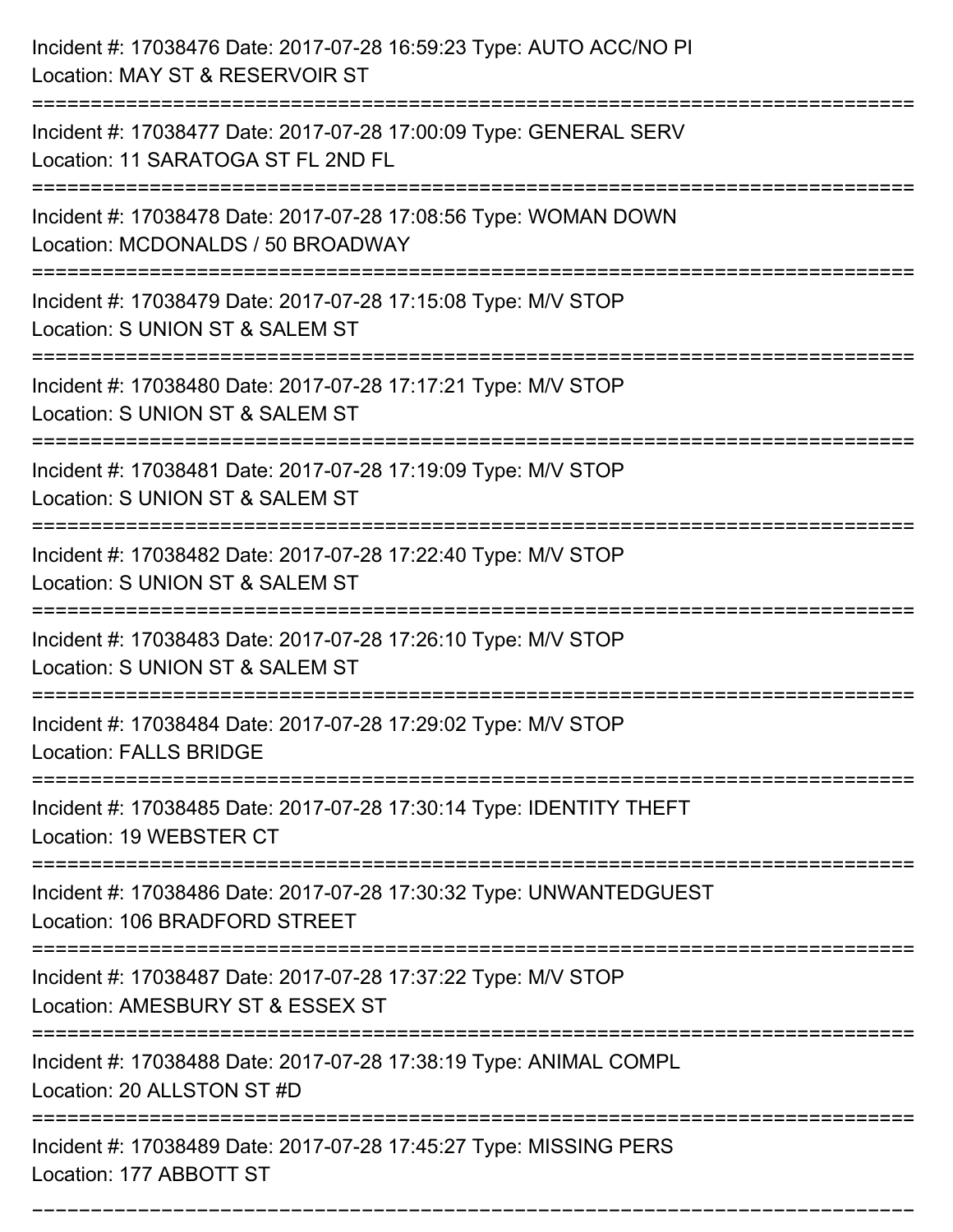| Incident #: 17038490 Date: 2017-07-28 17:45:29 Type: CK WELL BEING<br>Location: E HAVERHILL ST & NORRIS ST<br>====================== |
|--------------------------------------------------------------------------------------------------------------------------------------|
| Incident #: 17038491 Date: 2017-07-28 17:47:59 Type: M/V STOP<br>Location: S UNION ST & SALEM ST                                     |
| Incident #: 17038492 Date: 2017-07-28 17:50:45 Type: AUTO ACC/PED<br>Location: MERRIMACK ST & S UNION ST<br>================         |
| Incident #: 17038493 Date: 2017-07-28 17:55:03 Type: LOUD NOISE<br><b>Location: CAULKINS CT</b><br>.---------------------------      |
| Incident #: 17038494 Date: 2017-07-28 18:01:15 Type: MEDIC SUPPORT<br>Location: 29 S CANAL ST                                        |
| Incident #: 17038495 Date: 2017-07-28 18:11:29 Type: DISTURBANCE<br>Location: 35 CHICKERING ST                                       |
| Incident #: 17038496 Date: 2017-07-28 18:15:54 Type: M/V STOP<br>Location: 56 E HAVERHILL ST                                         |
| Incident #: 17038497 Date: 2017-07-28 18:17:58 Type: M/V STOP<br>Location: FRANKLIN ST & METHUEN ST                                  |
| Incident #: 17038498 Date: 2017-07-28 18:29:22 Type: UNWANTEDGUEST<br>Location: HEWITTS PACKAGE STORE, INCORP / 109 LAWRENCE ST      |
| Incident #: 17038499 Date: 2017-07-28 18:38:00 Type: INVEST CONT<br>Location: 192 WEST ST                                            |
| Incident #: 17038500 Date: 2017-07-28 18:39:01 Type: HIT & RUN M/V<br>Location: LAWRENCE ST & PARK ST                                |
| Incident #: 17038501 Date: 2017-07-28 18:42:34 Type: M/V STOP<br>Location: BROADWAY & CONCORD ST                                     |
| Incident #: 17038502 Date: 2017-07-28 18:45:29 Type: LARCENY/PAST<br>Location: 166 PARKER ST                                         |
| Incident #: 17038503 Date: 2017-07-28 18:55:35 Type: M/V STOP<br>Location: 486 ESSEX ST                                              |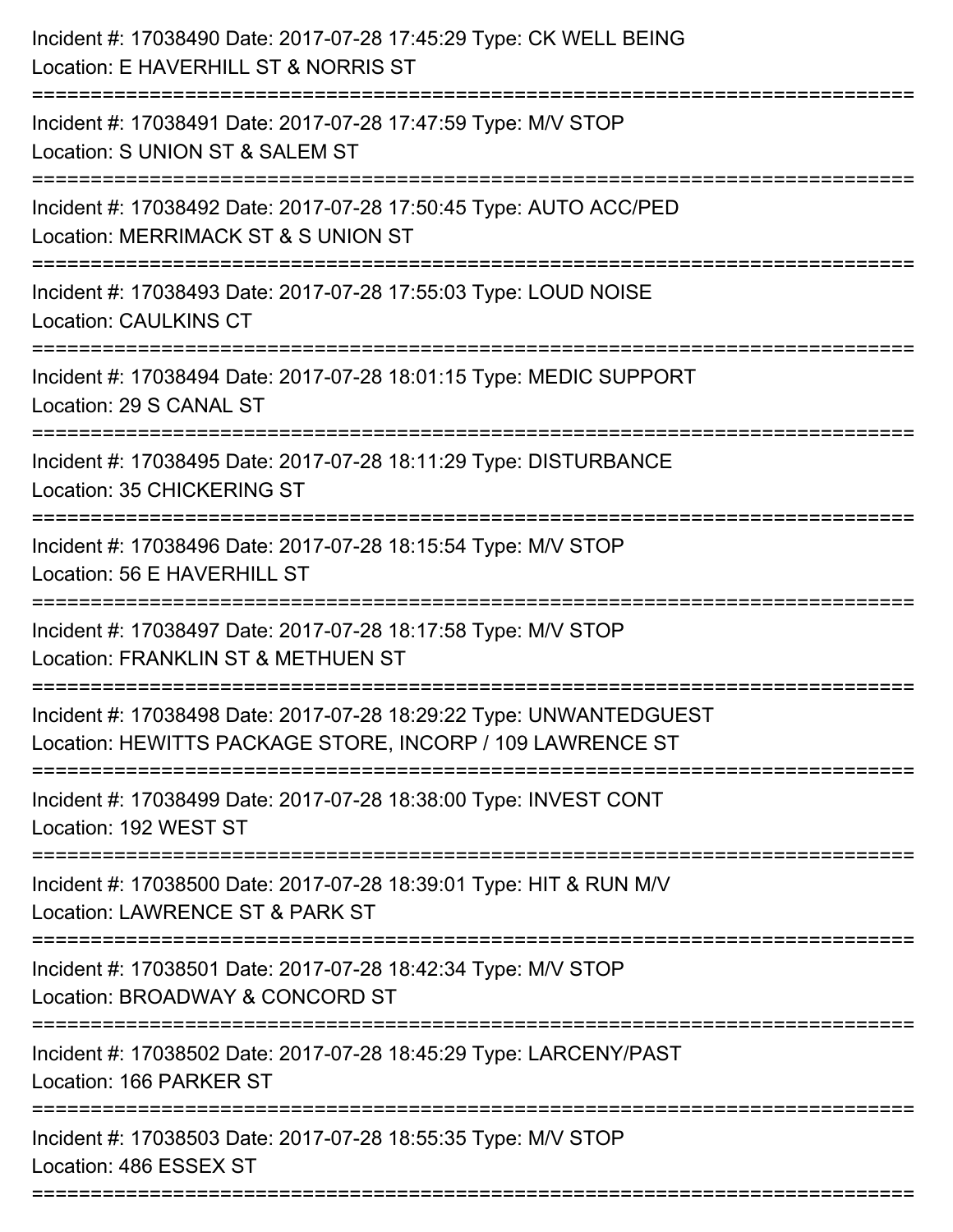Location: 3 STEVENS ST #A

| Incident #: 17038505 Date: 2017-07-28 18:59:45 Type: ALARM/BURG<br>Location: 177 E HAVERHILL ST          |
|----------------------------------------------------------------------------------------------------------|
| Incident #: 17038506 Date: 2017-07-28 19:05:57 Type: CK WELL BEING<br>Location: 800 ESSEX ST             |
| Incident #: 17038507 Date: 2017-07-28 19:11:36 Type: THREATS<br>Location: 79 PHILLIPS ST                 |
| Incident #: 17038508 Date: 2017-07-28 19:19:39 Type: EXTRA SURVEIL<br>Location: 50 HIGH ST               |
| Incident #: 17038509 Date: 2017-07-28 19:30:38 Type: DRUG OVERDOSE<br>Location: BROADWAY & CEDAR ST      |
| Incident #: 17038510 Date: 2017-07-28 19:31:41 Type: AUTO ACC/UNK PI<br>Location: ESSEX ST & WARREN ST   |
| Incident #: 17038511 Date: 2017-07-28 19:32:29 Type: AUTO ACC/UNK PI<br>Location: LOWELL ST & WARREN ST  |
| Incident #: 17038512 Date: 2017-07-28 19:40:36 Type: MEDIC SUPPORT<br>Location: WALGREENS / 135 BROADWAY |
| Incident #: 17038513 Date: 2017-07-28 19:44:52 Type: UNWANTEDGUEST<br>Location: 515 ANDOVER ST FL 1      |
| Incident #: 17038514 Date: 2017-07-28 19:45:04 Type: DISTURBANCE<br>Location: NEWBURY ST & SUMMER ST     |
| Incident #: 17038515 Date: 2017-07-28 19:54:59 Type: NOTIFICATION<br>Location: 144 NEWBURY ST            |
| Incident #: 17038516 Date: 2017-07-28 20:00:31 Type: M/V STOP<br>Location: BROADWAY & CONCORD ST         |
| Incident #: 17038517 Date: 2017-07-28 20:01:43 Type: LOUD NOISE<br><b>Location: 7 GRAICHEN TER</b>       |
|                                                                                                          |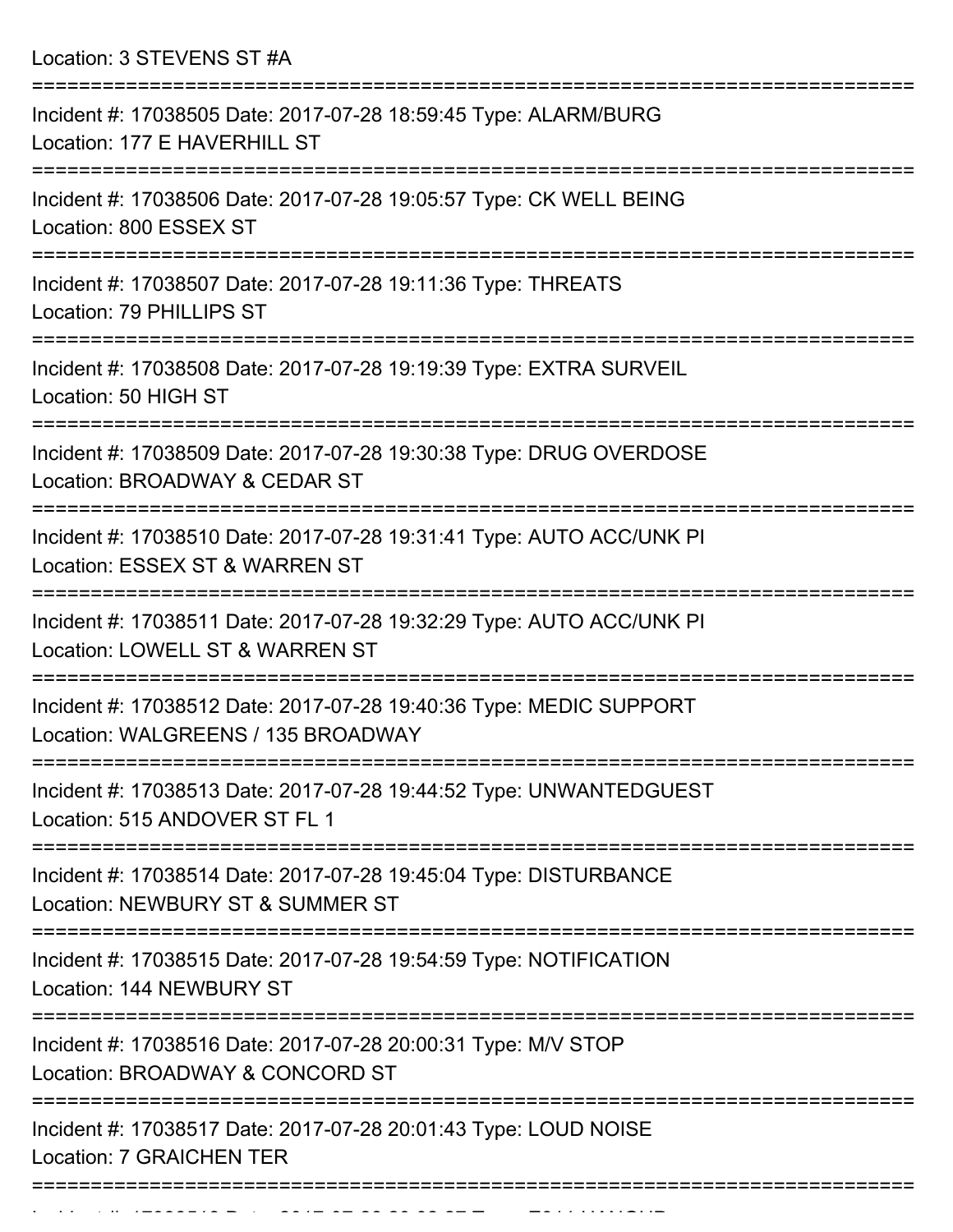Location: MARSTON ST & STORROW ST

| Incident #: 17038519 Date: 2017-07-28 20:10:58 Type: M/V STOP<br>Location: BROADWAY & LOWELL ST            |
|------------------------------------------------------------------------------------------------------------|
| Incident #: 17038520 Date: 2017-07-28 20:15:39 Type: M/V STOP<br>Location: BOXFORD ST & PHILLIPS ST        |
| Incident #: 17038521 Date: 2017-07-28 20:22:57 Type: UNKNOWN PROB<br>Location: 119 HAVERHILL ST            |
| Incident #: 17038523 Date: 2017-07-28 20:30:26 Type: LARCENY/PAST<br>Location: 199 ABBOTT ST               |
| Incident #: 17038522 Date: 2017-07-28 20:30:56 Type: INVEST CONT<br>Location: 19 POPLAR ST                 |
| Incident #: 17038525 Date: 2017-07-28 20:36:05 Type: A&B PAST<br>Location: CENTRAL BRIDGE / 0 MERRIMACK ST |
| Incident #: 17038524 Date: 2017-07-28 20:36:17 Type: MEDIC SUPPORT<br>Location: 393 CHESTNUT ST #138       |
| Incident #: 17038527 Date: 2017-07-28 20:41:44 Type: SUS PERS/MV<br>Location: 257 ESSEX STREET             |
| Incident #: 17038526 Date: 2017-07-28 20:45:26 Type: GENERAL SERV<br>Location: 21 E HAVERHILL ST           |
| Incident #: 17038528 Date: 2017-07-28 20:49:10 Type: THREATS<br>Location: 139 HANCOCK ST                   |
| Incident #: 17038529 Date: 2017-07-28 20:54:34 Type: SUS PERS/MV<br>Location: 19 POPLAR ST                 |
| Incident #: 17038530 Date: 2017-07-28 20:58:43 Type: LOUD NOISE<br>Location: KNOX ST & PROSPECT ST         |
| Incident #: 17038531 Date: 2017-07-28 20:59:30 Type: LARCENY/PAST<br>Location: 85 ANDOVER ST               |
|                                                                                                            |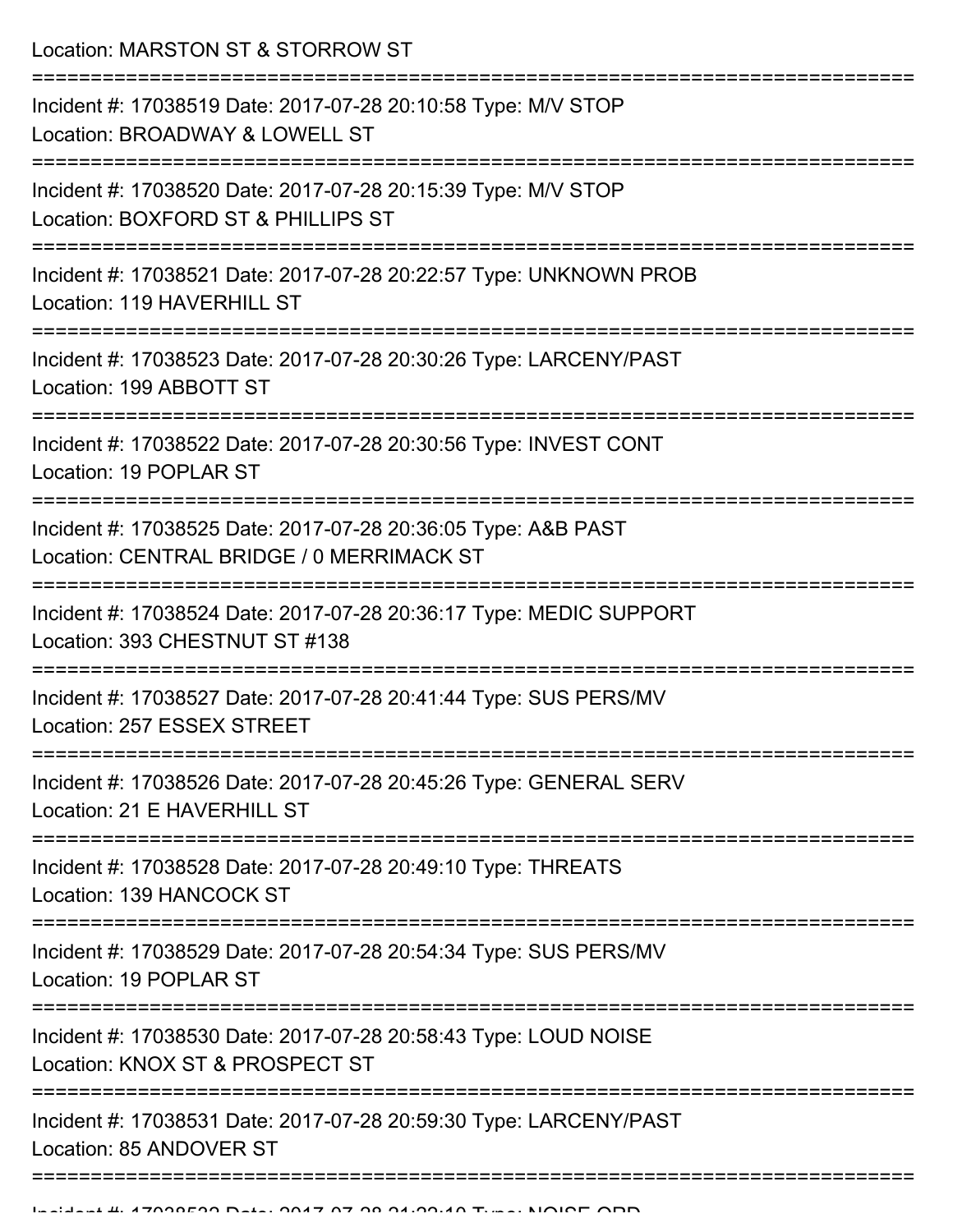Location: 147 FARNHAM ST =========================================================================== Incident #: 17038533 Date: 2017-07-28 21:28:53 Type: M/V STOP Location: 57 WHITE ST =========================================================================== Incident #: 17038534 Date: 2017-07-28 21:29:15 Type: KEEP PEACE Location: 107 OXFORD STREET =========================================================================== Incident #: 17038535 Date: 2017-07-28 21:40:20 Type: AUTO ACC/NO PI Location: 216 BAILEY ST =========================================================================== Incident #: 17038536 Date: 2017-07-28 21:41:14 Type: HIT & RUN M/V Location: HAVERHILL ST & RESERVOIR ST =========================================================================== Incident #: 17038537 Date: 2017-07-28 21:43:12 Type: MEDIC SUPPORT Location: 4 TOWER HILL ST =========================================================================== Incident #: 17038538 Date: 2017-07-28 21:51:21 Type: LOUD NOISE Location: 1 CAULKINS CT =========================================================================== Incident #: 17038539 Date: 2017-07-28 21:57:27 Type: DISTURBANCE Location: 315 MARKET ST =========================================================================== Incident #: 17038540 Date: 2017-07-28 22:01:00 Type: ALARM/BURG Location: 70 STATE ST =========================================================================== Incident #: 17038542 Date: 2017-07-28 22:02:44 Type: LOUD NOISE Location: MARKET ST & PARKER ST =========================================================================== Incident #: 17038541 Date: 2017-07-28 22:05:41 Type: NOISE ORD Location: 349 LAWRENCE ST =========================================================================== Incident #: 17038543 Date: 2017-07-28 22:12:44 Type: DOMESTIC/PROG Location: CAP / 7 BROADWAY =========================================================================== Incident #: 17038544 Date: 2017-07-28 22:13:51 Type: DOMESTIC/PROG Location: 72 IRENE ST =========================================================================== Incident #: 17038545 Date: 2017-07-28 22:23:43 Type: M/V STOP Location: 204 S UNION ST ===========================================================================

Incident #: 17038546 Date: 2017-07-28 22:25:25 Type: NOISE ORD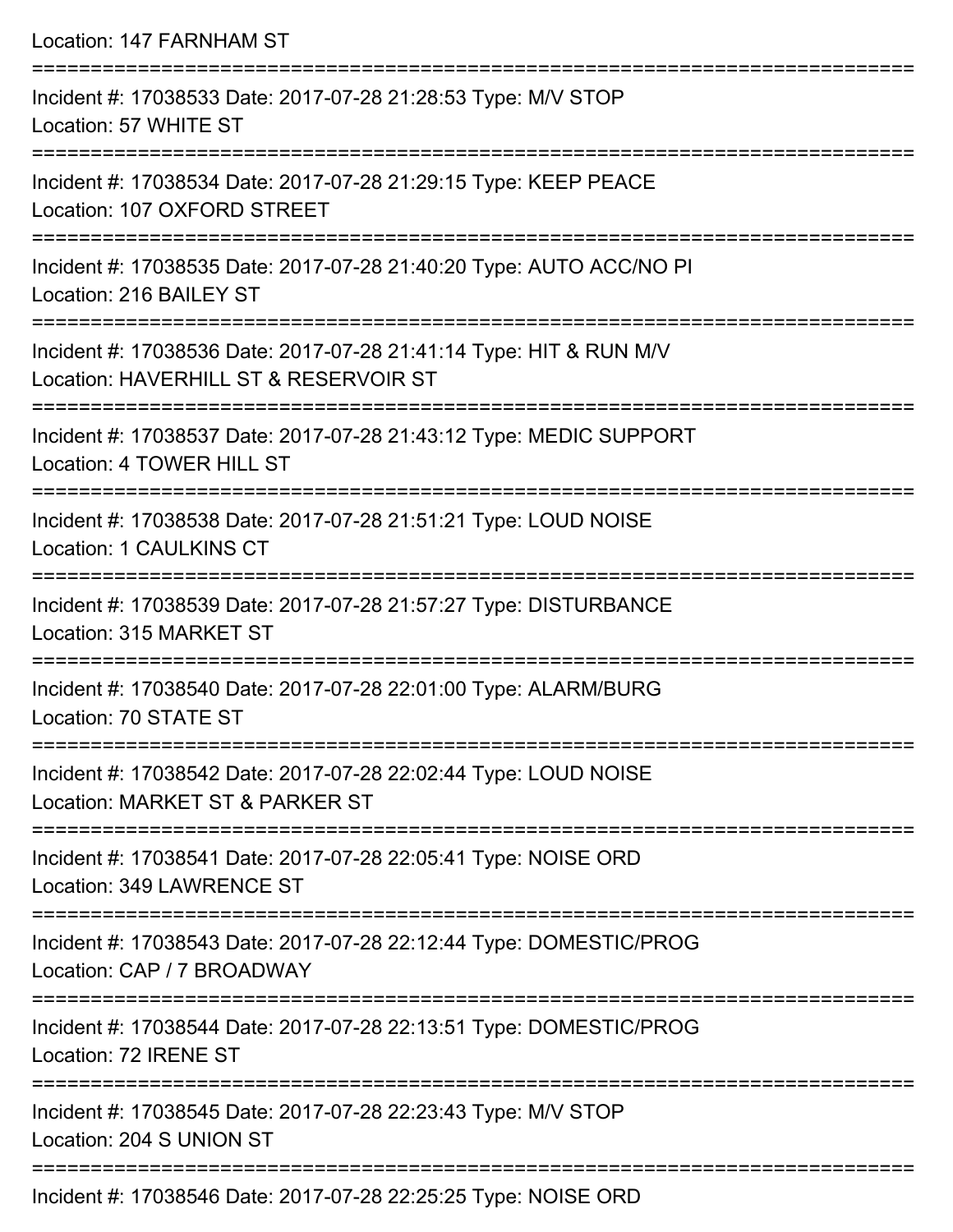| Incident #: 17038547 Date: 2017-07-28 22:31:09 Type: CK WELL BEING<br>Location: 86 S BROADWAY                |
|--------------------------------------------------------------------------------------------------------------|
| Incident #: 17038549 Date: 2017-07-28 22:36:06 Type: NOISE ORD<br>Location: 84 FARLEY ST                     |
| Incident #: 17038548 Date: 2017-07-28 22:36:42 Type: KIDNAP/PAST<br>Location: 14 CRESCENT ST                 |
| Incident #: 17038550 Date: 2017-07-28 22:47:49 Type: RECOV/STOL/MV<br><b>Location: PEMBERTON PARK</b>        |
| Incident #: 17038551 Date: 2017-07-28 22:58:01 Type: NOISE ORD<br>Location: 21 E HAVERHILL ST                |
| Incident #: 17038552 Date: 2017-07-28 22:59:44 Type: ALARM/HOLD<br>Location: 365 WATER ST                    |
| Incident #: 17038553 Date: 2017-07-28 23:00:21 Type: NOISE ORD<br>Location: 60 FERRY ST                      |
| Incident #: 17038554 Date: 2017-07-28 23:00:37 Type: M/V STOP<br>Location: ALDER ST & LAWRENCE ST            |
| Incident #: 17038555 Date: 2017-07-28 23:07:07 Type: MEDIC SUPPORT<br>Location: 194 WEST ST<br>------------- |
| Incident #: 17038556 Date: 2017-07-28 23:09:11 Type: MAN DOWN<br>Location: HAMPSHIRE ST & LOWELL ST          |
| Incident #: 17038557 Date: 2017-07-28 23:09:29 Type: MAL DAMAGE<br>Location: GEISLER STATE POOL / 50 HIGH ST |
| Incident #: 17038559 Date: 2017-07-28 23:14:22 Type: B&E/MV/PROG<br><b>Location: 17 KENDRICK ST</b>          |
| Incident #: 17038558 Date: 2017-07-28 23:14:29 Type: NOISE ORD<br>Location: 232 BAILEY ST                    |
| Incident #: 17038560 Date: 2017-07-28 23:17:05 Type: NOISE ORD                                               |